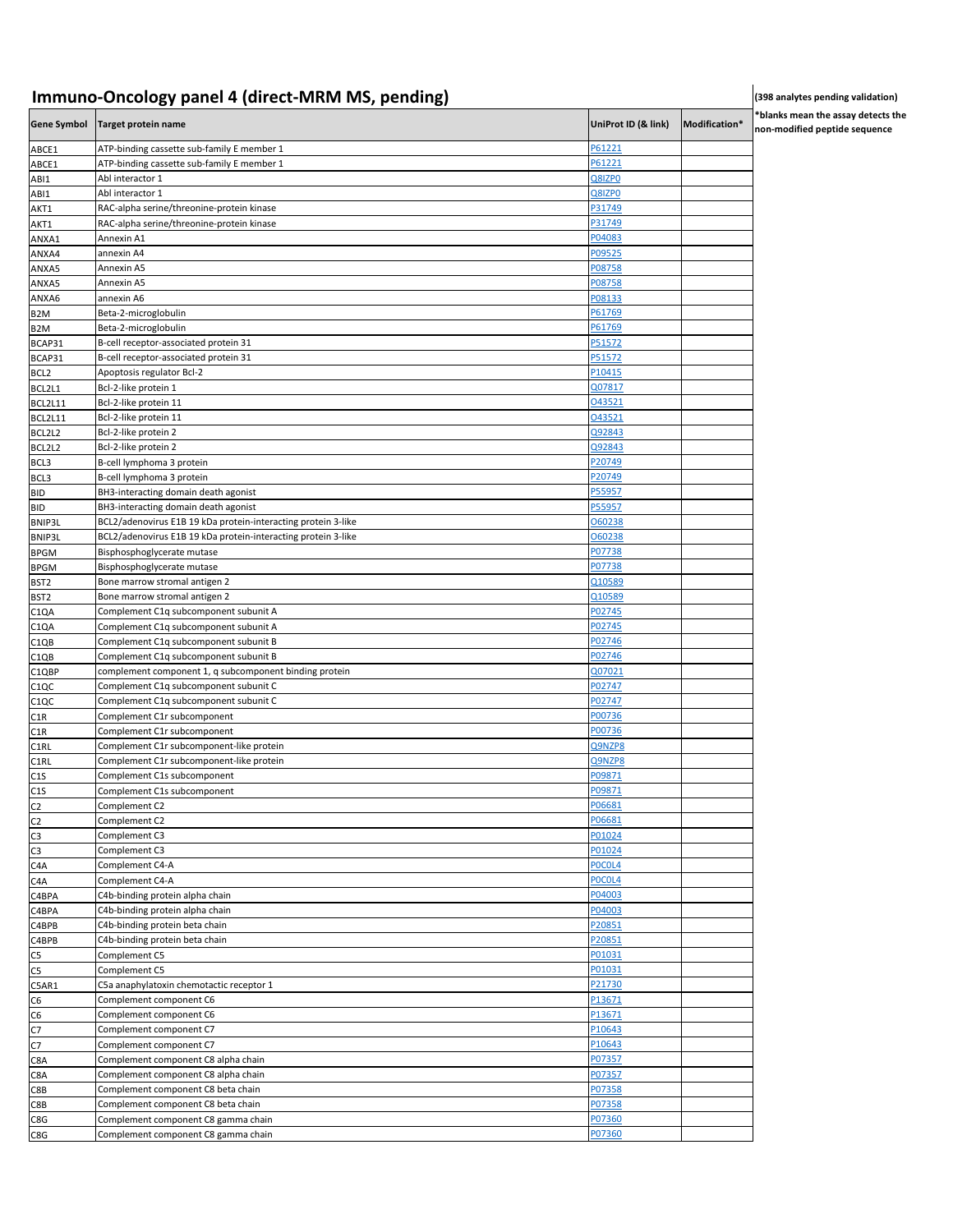| C <sub>9</sub>  | Complement component C9                                           | P02748 |  |
|-----------------|-------------------------------------------------------------------|--------|--|
| C <sub>9</sub>  | Complement component C9                                           | P02748 |  |
| CAMK2D          | Calcium/calmodulin-dependent protein kinase type II subunit delta | Q13557 |  |
| CAMK2D          | Calcium/calmodulin-dependent protein kinase type II subunit delta | Q13557 |  |
| CAMK2G          | Calcium/calmodulin-dependent protein kinase type II subunit gamma | Q13555 |  |
|                 |                                                                   |        |  |
| CAMK2G          | Calcium/calmodulin-dependent protein kinase type II subunit gamma | Q13555 |  |
| CAPG            | Macrophage-capping protein                                        | P40121 |  |
| CASP1           | Caspase-1                                                         | P29466 |  |
| CASP1           | Caspase-1                                                         | P29466 |  |
| CASP10          | Caspase-10                                                        | Q92851 |  |
|                 | Caspase-10                                                        | Q92851 |  |
| CASP10          |                                                                   |        |  |
| CASP2           | Caspase-2                                                         | P42575 |  |
| CASP2           | Caspase-2                                                         | P42575 |  |
| CASP3           | Caspase-3                                                         | P42574 |  |
| CASP3           | Caspase-3                                                         | P42574 |  |
|                 | Caspase-4                                                         | P49662 |  |
| CASP4           |                                                                   |        |  |
| CASP6           | Caspase-6                                                         | P55212 |  |
| CASP6           | Caspase-6                                                         | P55212 |  |
| CASP7           | Caspase-7                                                         | P55210 |  |
| CASP7           | Caspase-7                                                         | P55210 |  |
|                 | Caspase-8                                                         | Q14790 |  |
| CASP8           |                                                                   |        |  |
| CASP8           | Caspase-8                                                         | Q14790 |  |
| CASP9           | Caspase-9                                                         | P55211 |  |
| CAV1            | Caveolin-1                                                        | Q03135 |  |
| CAV1            | Caveolin-1                                                        | Q03135 |  |
| CCR1            | C-C chemokine receptor type 1                                     | P32246 |  |
|                 | C-C chemokine receptor type 1                                     | P32246 |  |
| CCR1            |                                                                   |        |  |
| CD14            | Monocyte differentiation antigen CD14                             | P08571 |  |
| CD2             | T-cell surface antigen CD2                                        | P06729 |  |
| CD36            | Platelet glycoprotein 4                                           | P16671 |  |
| CD36            | Platelet glycoprotein 4                                           | P16671 |  |
| CD38            | ADP-ribosyl cyclase/cyclic ADP-ribose hydrolase 1                 | P28907 |  |
|                 |                                                                   |        |  |
| CD38            | ADP-ribosyl cyclase/cyclic ADP-ribose hydrolase 1                 | P28907 |  |
| CD3D            | T-cell surface glycoprotein CD3 delta chain                       | P04234 |  |
| CD3D            | T-cell surface glycoprotein CD3 delta chain                       | P04234 |  |
| CD3E            | T-cell surface glycoprotein CD3 epsilon chain                     | P07766 |  |
| CD46            | Membrane cofactor protein                                         | P15529 |  |
|                 |                                                                   | P15529 |  |
| CD46            | Membrane cofactor protein                                         |        |  |
| CD55            | Complement decay-accelerating factor                              | P08174 |  |
| CD55            | Complement decay-accelerating factor                              | P08174 |  |
| CD59            | CD59 glycoprotein                                                 | P13987 |  |
| CD81            | CD81 antigen                                                      | P60033 |  |
|                 |                                                                   | P60033 |  |
| CD81            | CD81 antigen                                                      |        |  |
| CD82            | CD82 antigen                                                      | P27701 |  |
| CD82            | CD82 antigen                                                      | P27701 |  |
| CD8A            | T-cell surface glycoprotein CD8 alpha chain                       | P01732 |  |
| CD <sub>9</sub> | CD9 antigen                                                       | P21926 |  |
| CD <sub>9</sub> | CD9 antigen                                                       | P21926 |  |
|                 |                                                                   |        |  |
| <b>CFB</b>      | Complement factor B                                               | P00751 |  |
| <b>CFB</b>      | Complement factor B                                               | P00751 |  |
| <b>CFD</b>      | Complement factor D                                               | P00746 |  |
| CFD             | Complement factor D                                               | P00746 |  |
| <b>CFH</b>      | Complement factor H                                               | P08603 |  |
|                 | Complement factor H                                               | P08603 |  |
| CFH             |                                                                   |        |  |
| CFHR2           | Complement factor H-related protein 2                             | P36980 |  |
| CFI             | Complement factor I                                               | P05156 |  |
| <b>CFP</b>      | Properdin                                                         | P27918 |  |
| CHI3L1          | Chitinase-3-like protein 1                                        | P36222 |  |
|                 | Chitinase-3-like protein 1                                        | P36222 |  |
| CHI3L1          |                                                                   |        |  |
| CLU             | clusterin                                                         | P10909 |  |
| CMA1            | Chymase (EC 3.4.21.39) (Alpha-chymase) (Mast cell protease I)     | P23946 |  |
| CREB1           | Cyclic AMP-responsive element-binding protein 1                   | P16220 |  |
| CREBBP          | CREB-binding protein                                              | Q92793 |  |
| CREBBP          | CREB-binding protein                                              | Q92793 |  |
|                 |                                                                   |        |  |
| CSF1            | Macrophage colony-stimulating factor 1                            | P09603 |  |
| CSF1            | Macrophage colony-stimulating factor 1                            | P09603 |  |
| CSK             | Tyrosine-protein kinase CSK                                       | P41240 |  |
| CSK             | Tyrosine-protein kinase CSK                                       | P41240 |  |
| CTR9            | RNA polymerase-associated protein CTR9 homolog                    | Q6PD62 |  |
|                 |                                                                   |        |  |
| CTSB            | Cathepsin B                                                       | P07858 |  |
| <b>CTSB</b>     | Cathepsin B                                                       | P07858 |  |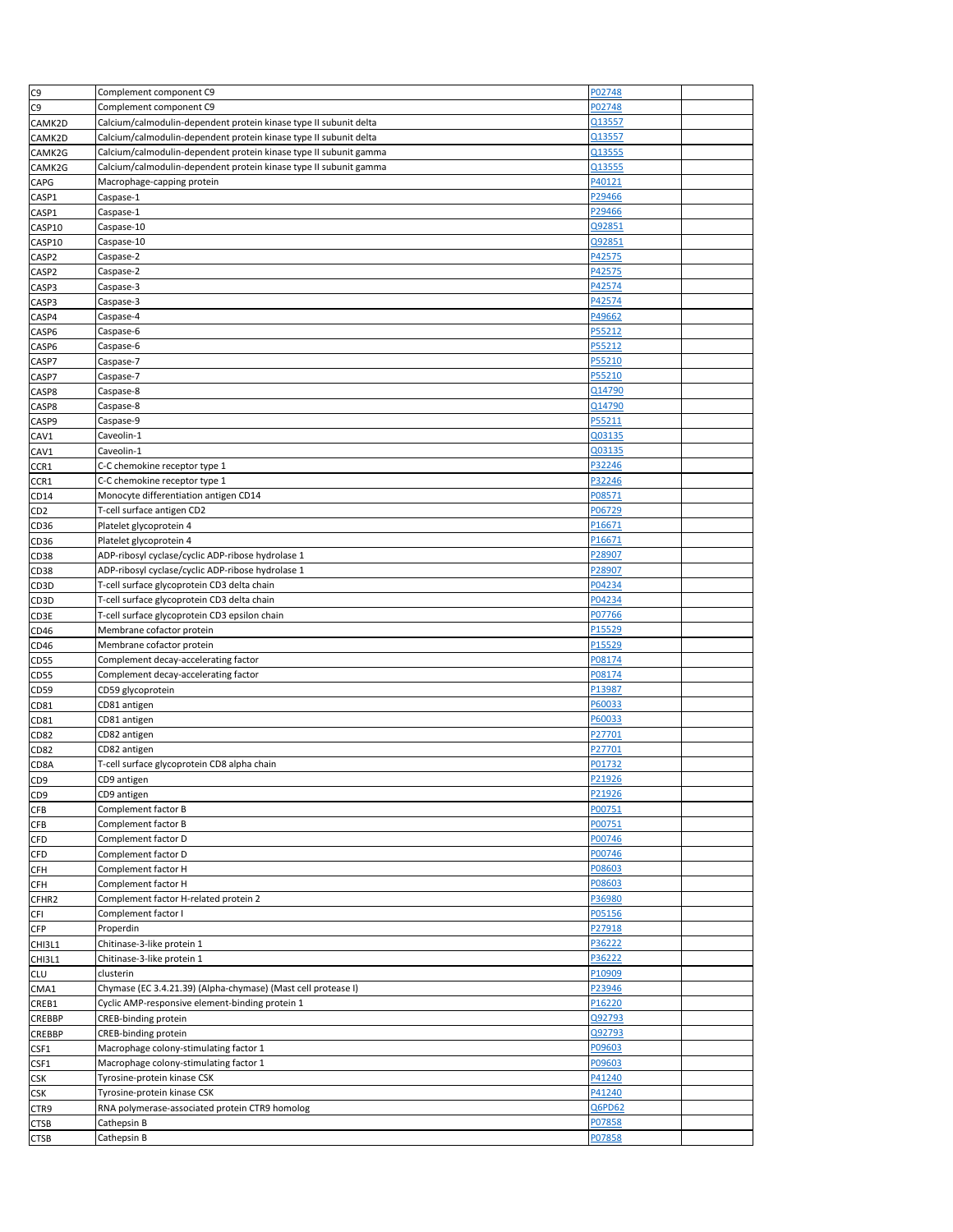| <b>CTSE</b>    | Cathepsin E                                                                                                                                     | P14091         |  |
|----------------|-------------------------------------------------------------------------------------------------------------------------------------------------|----------------|--|
| CTSE           | Cathepsin E                                                                                                                                     | P14091         |  |
| CTSH           | Pro-cathepsin H                                                                                                                                 | P09668         |  |
| CTSK           | Cathepsin K                                                                                                                                     | P43235         |  |
| <b>CTSS</b>    | Cathepsin S                                                                                                                                     | P25774         |  |
| <b>CTSS</b>    | Cathepsin S                                                                                                                                     | P25774         |  |
| CXCR4          | C-X-C chemokine receptor type 4                                                                                                                 | P61073         |  |
| DAK (TKFC)     | Bifunctional ATP-dependent dihydroxyacetone kinase/FAD-AMP lyase (cyclizing)                                                                    | Q3LXA3         |  |
| DAP3           | 28S ribosomal protein S29, mitochondrial                                                                                                        | P51398         |  |
| DARS           | Aspartate--tRNA ligase, cytoplasmic                                                                                                             | P14868         |  |
| DARS           | Aspartate--tRNA ligase, cytoplasmic                                                                                                             | P14868         |  |
|                | ATP-dependent RNA helicase DDX3X                                                                                                                | 000571         |  |
| DDX3X          |                                                                                                                                                 |                |  |
| DEGS1          | Sphingolipid delta(4)-desaturase DES1                                                                                                           | 015121         |  |
| DPP4           | Dipeptidyl peptidase 4                                                                                                                          | P27487         |  |
| DPP4           | Dipeptidyl peptidase 4<br><u>Duar specificity protein phosphatase 3 (EC 3.1.3.16) (EC 3.1.3.48) (Duar specificity protein phosphatase vink)</u> | P27487         |  |
| DUSP3          | blianspiechluty proden'r pridspinarase 's felu s. 1. 3. 16) (eu s. 1. 3. 48) (Duar specificity protein priospinatase vink)                      | P51452         |  |
| DUSP3          | ad phocphatacol (VILID                                                                                                                          | P51452         |  |
| EFNA1          | Ephrin-A1                                                                                                                                       | P20827         |  |
| EFNA1          | Ephrin-A1                                                                                                                                       | P20827         |  |
| EGR1           | Early growth response protein 1                                                                                                                 | P18146         |  |
| ELANE          | Neutrophil elastase                                                                                                                             | P08246         |  |
| <b>ELANE</b>   | Neutrophil elastase                                                                                                                             | P08246         |  |
| EPCAM          | epithelial cell adhesion molecule                                                                                                               | P16422         |  |
| F2             | Prothrombin                                                                                                                                     | P00734         |  |
| F2             | Prothrombin                                                                                                                                     | P00734         |  |
| FAS            | Tumor necrosis factor receptor superfamily member 6                                                                                             | P25445         |  |
| FCER1G         | High affinity immunoglobulin epsilon receptor subunit gamma                                                                                     | P30273         |  |
| FCER1G         | High affinity immunoglobulin epsilon receptor subunit gamma                                                                                     | P30273         |  |
| FCGR1A         | High affinity immunoglobulin gamma Fc receptor I                                                                                                | P12314         |  |
| FCGR1A         | High affinity immunoglobulin gamma Fc receptor I                                                                                                | P12314         |  |
| FCN1           | Ficolin-1                                                                                                                                       | 000602         |  |
| FCN3           | Ficolin-3                                                                                                                                       | 075636         |  |
|                |                                                                                                                                                 |                |  |
| GBP1           | Guanylate-binding protein 1                                                                                                                     | P32455         |  |
| GBP1           | Guanylate-binding protein 1                                                                                                                     | P32455         |  |
| GCA            | Grancalcin                                                                                                                                      | P28676         |  |
| GCA            | Grancalcin                                                                                                                                      | <u> P28676</u> |  |
| GPLD1          | Phosphatidylinositol-glycan-specific phospholipase D                                                                                            | P80108         |  |
| GZMA           | Granzyme A                                                                                                                                      | P12544         |  |
| HCLS1          | Hematopoietic lineage cell-specific protein                                                                                                     | P14317         |  |
| HCLS1          | Hematopoietic lineage cell-specific protein                                                                                                     | P14317         |  |
| HLA-DMB        | HLA class II histocompatibility antigen, DM beta chain                                                                                          | P28068         |  |
| HLA-DMB        | HLA class II histocompatibility antigen, DM beta chain                                                                                          | P28068         |  |
| <b>HLA-DRA</b> | HLA class II histocompatibility antigen, DR alpha chain                                                                                         | P01903         |  |
| HLA-G          | HLA class I histocompatibility antigen, alpha chain G                                                                                           | P17693         |  |
| ICAM1          | Intercellular adhesion molecule 1                                                                                                               | P05362         |  |
| ICAM1          | Intercellular adhesion molecule 1                                                                                                               | <u> PO5362</u> |  |
| IDH2           | isocitrate dehydrogenase 2 (NADP+), mitochondrial                                                                                               | <b>P48735</b>  |  |
| IDO1           | Indoleamine 2,3-dioxygenase 1                                                                                                                   | P14902         |  |
| IFI27          | Interferon alpha-inducible protein 27, mitochondrial                                                                                            | P40305         |  |
| IFI30          | Gamma-interferon-inducible lysosomal thiol reductase                                                                                            | P13284         |  |
| IFI35          | Interferon-induced 35 kDa protein                                                                                                               | <u> P80217</u> |  |
| IFI35          | Interferon-induced 35 kDa protein                                                                                                               | P80217         |  |
| IFI44          | Interferon-induced protein 44                                                                                                                   | Q8TCB0         |  |
| IFI44L         | Interferon-induced protein 44-like                                                                                                              | Q53G44         |  |
| IFI44L         | Interferon-induced protein 44-like                                                                                                              | Q53G44         |  |
|                | Interferon-induced helicase C domain-containing protein 1                                                                                       | Q9BYX4         |  |
| IFIH1          | Interferon-induced helicase C domain-containing protein 1                                                                                       | Q9BYX4         |  |
| IFIH1          |                                                                                                                                                 |                |  |
| IFIT1          | Interferon-induced protein with tetratricopeptide repeats 1                                                                                     | P09914         |  |
| IFIT2          | Interferon-induced protein with tetratricopeptide repeats 2                                                                                     | P09913         |  |
| IFIT3          | Interferon-induced protein with tetratricopeptide repeats 3                                                                                     | 014879         |  |
| IFITM3         | Interferon-induced transmembrane protein 3                                                                                                      | <u>Q01628</u>  |  |
| IGF2R          | Cation-independent mannose-6-phosphate receptor                                                                                                 | P11717         |  |
| IGFBP6         | Insulin-like growth factor-binding protein 6                                                                                                    | P24592         |  |
| IGFBP6         | Insulin-like growth factor-binding protein 6                                                                                                    | P24592         |  |
| IKBKB          | Inhibitor of nuclear factor kappa-B kinase subunit beta                                                                                         | 014920         |  |
| IKBKB          | Inhibitor of nuclear factor kappa-B kinase subunit beta                                                                                         | 014920         |  |
| IL16           | Pro-interleukin-16                                                                                                                              | Q14005         |  |
| IL16           | Pro-interleukin-16                                                                                                                              | Q14005         |  |
| IL17RA         | Interleukin-17 receptor A                                                                                                                       | Q96F46         |  |
| IL17RA         | Interleukin-17 receptor A                                                                                                                       | Q96F46         |  |
| <b>IL18</b>    | Interleukin-18                                                                                                                                  | Q14116         |  |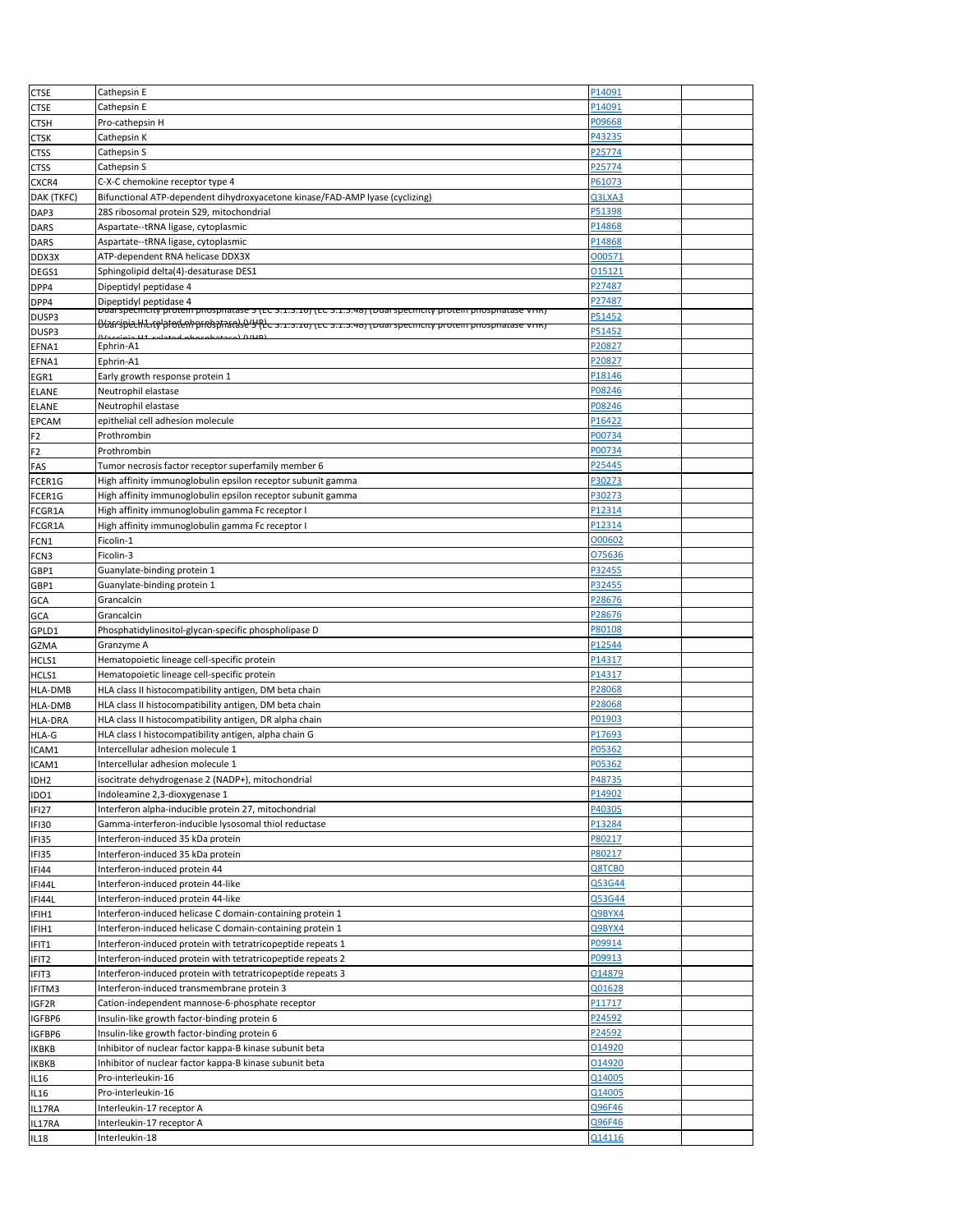| IL1R2              | Interleukin-1 receptor type 2                                                                | P27930 |  |
|--------------------|----------------------------------------------------------------------------------------------|--------|--|
| IL1R2              | Interleukin-1 receptor type 2                                                                | P27930 |  |
| IL1RAP             | Interleukin-1 receptor accessory protein                                                     | Q9NPH3 |  |
|                    | Interleukin-6 receptor subunit beta                                                          | P40189 |  |
| IL6ST              |                                                                                              |        |  |
| ILF <sub>2</sub>   | interleukin enhancer binding factor 2, 45kDa                                                 | Q12905 |  |
| ILF3               | interleukin enhancer binding factor 3, 90kDa                                                 | Q12906 |  |
| IRAK1              | Interleukin-1 receptor-associated kinase 1                                                   | P51617 |  |
| IRAK1              | Interleukin-1 receptor-associated kinase 1                                                   | P51617 |  |
|                    | Interleukin-1 receptor-associated kinase 4                                                   | Q9NWZ3 |  |
| IRAK4              |                                                                                              |        |  |
| IRF2               | Interferon regulatory factor 2                                                               | P14316 |  |
| IRF6               | Interferon regulatory factor 6                                                               | 014896 |  |
| IRF6               | Interferon regulatory factor 6                                                               | 014896 |  |
| IRF7               | Interferon regulatory factor 7                                                               | Q92985 |  |
|                    | Interferon regulatory factor 9                                                               | Q00978 |  |
| IRF9               |                                                                                              |        |  |
| IRF9               | Interferon regulatory factor 9                                                               | Q00978 |  |
| ISG20              | Interferon-stimulated gene 20 kDa protein                                                    | Q96AZ6 |  |
| ISG20              | Interferon-stimulated gene 20 kDa protein                                                    | Q96AZ6 |  |
| <b>ITGAL</b>       | Integrin alpha-L                                                                             | P20701 |  |
|                    |                                                                                              |        |  |
| <b>ITGAL</b>       | Integrin alpha-L                                                                             | P20701 |  |
| ITGB1              | integrin, beta 1 (fibronectin receptor, beta polypeptide, antigen CD29 includes MDF2, MSK12) | P05556 |  |
| ITGB2              | Integrin beta-2                                                                              | P05107 |  |
| ITGB2              | Integrin beta-2                                                                              | P05107 |  |
| KARS               | lysyl-tRNA synthetase                                                                        | Q15046 |  |
|                    |                                                                                              |        |  |
| KRT1               | Keratin, type II cytoskeletal 1                                                              | P04264 |  |
| KRT1               | Keratin, type II cytoskeletal 1                                                              | P04264 |  |
| LCP2               | Lymphocyte cytosolic protein 2                                                               | 013094 |  |
| LCP2               | Lymphocyte cytosolic protein 2                                                               | Q13094 |  |
|                    | Lectin, galactoside-binding, soluble, 1 (galectin 1)                                         | P09382 |  |
| LGALS1             |                                                                                              |        |  |
| LGALS3             | Galectin-3                                                                                   | P17931 |  |
| LGALS3BP           | Galectin-3-binding protein                                                                   | Q08380 |  |
| LTA4H              | Leukotriene A-4 hydrolase                                                                    | P09960 |  |
| LTA4H              | Leukotriene A-4 hydrolase                                                                    | P09960 |  |
|                    |                                                                                              | Q14767 |  |
| LTBP2              | Latent-transforming growth factor beta-binding protein 2                                     |        |  |
| LTBP2              | Latent-transforming growth factor beta-binding protein 2                                     | Q14767 |  |
| LYN                | Tyrosine-protein kinase Lyn                                                                  | P07948 |  |
| LYN                | Tyrosine-protein kinase Lyn                                                                  | P07948 |  |
| MAP3K7IP1          | TGF-beta-activated kinase 1 and MAP3K7-binding protein 1                                     | Q9NWZ3 |  |
|                    |                                                                                              |        |  |
| MIF                | Macrophage migration inhibitory factor                                                       | P14174 |  |
| MIF                | Macrophage migration inhibitory factor                                                       | P14174 |  |
|                    | mutS homolog 6 (E. coli)                                                                     |        |  |
| MSH6               |                                                                                              | P52701 |  |
|                    | moesin                                                                                       | P26038 |  |
| MSN                |                                                                                              |        |  |
| MSR1               | Macrophage scavenger receptor types I and II                                                 | P21757 |  |
| MSR1               | Macrophage scavenger receptor types I and II                                                 | P21757 |  |
| MTIF2              | Translation initiation factor IF-2, mitochondrial                                            | P46199 |  |
| MTIF2              | Translation initiation factor IF-2, mitochondrial                                            | P46199 |  |
|                    |                                                                                              | Q99836 |  |
| MYD88              | Myeloid differentiation primary response protein MyD88                                       |        |  |
| MYD88              | Myeloid differentiation primary response protein MyD88                                       | Q99836 |  |
| NCF4               | Neutrophil cytosol factor 4                                                                  | Q15080 |  |
| NCF4               | Neutrophil cytosol factor 4                                                                  | Q15080 |  |
| NCK1               | Cytoplasmic protein NCK1                                                                     | P16333 |  |
| NCK1               | Cytoplasmic protein NCK1                                                                     | P16333 |  |
|                    |                                                                                              |        |  |
| NFKB1              | Nuclear factor NF-kappa-B p105 subunit                                                       | P19838 |  |
| NFKB1              | Nuclear factor NF-kappa-B p105 subunit                                                       | P19838 |  |
| NFKB2              | Nuclear factor NF-kappa-B p100 subunit                                                       | Q00653 |  |
| NFKB2              | Nuclear factor NF-kappa-B p100 subunit                                                       | Q00653 |  |
| NFKBIA             | NF-kappa-B inhibitor alpha                                                                   | P25963 |  |
|                    |                                                                                              |        |  |
| NFKBIB             | NF-kappa-B inhibitor beta                                                                    | Q15653 |  |
| NFKBIB             | NF-kappa-B inhibitor beta                                                                    | Q15653 |  |
| NFKBIE             | NF-kappa-B inhibitor epsilon                                                                 | 000221 |  |
| NFKBIE             | NF-kappa-B inhibitor epsilon                                                                 | 000221 |  |
| NME1               | Nucleoside diphosphate kinase A                                                              | P15531 |  |
|                    |                                                                                              |        |  |
| NOTCH <sub>2</sub> | Neurogenic locus notch homolog protein 2                                                     | Q04721 |  |
| <b>NPEPPS</b>      | aminopeptidase puromycin sensitive                                                           | P55786 |  |
| NPM1               | Nucleophosmin                                                                                | P06748 |  |
| NPM1               | Nucleophosmin                                                                                | P06748 |  |
| OTUB1              | OTU domain, ubiquitin aldehyde binding 1                                                     | Q96FW1 |  |
|                    |                                                                                              |        |  |
| PARP1              | poly (ADP-ribose) polymerase 1                                                               | P09874 |  |
| PARP12             | Protein mono-ADP-ribosyltransferase PARP12                                                   | Q9H0J9 |  |
| PARP12             | Protein mono-ADP-ribosyltransferase PARP12                                                   | Q9H0J9 |  |
| PARP14             | Protein mono-ADP-ribosyltransferase PARP14                                                   | Q460N5 |  |
| PARP14             | Protein mono-ADP-ribosyltransferase PARP14                                                   | Q460N5 |  |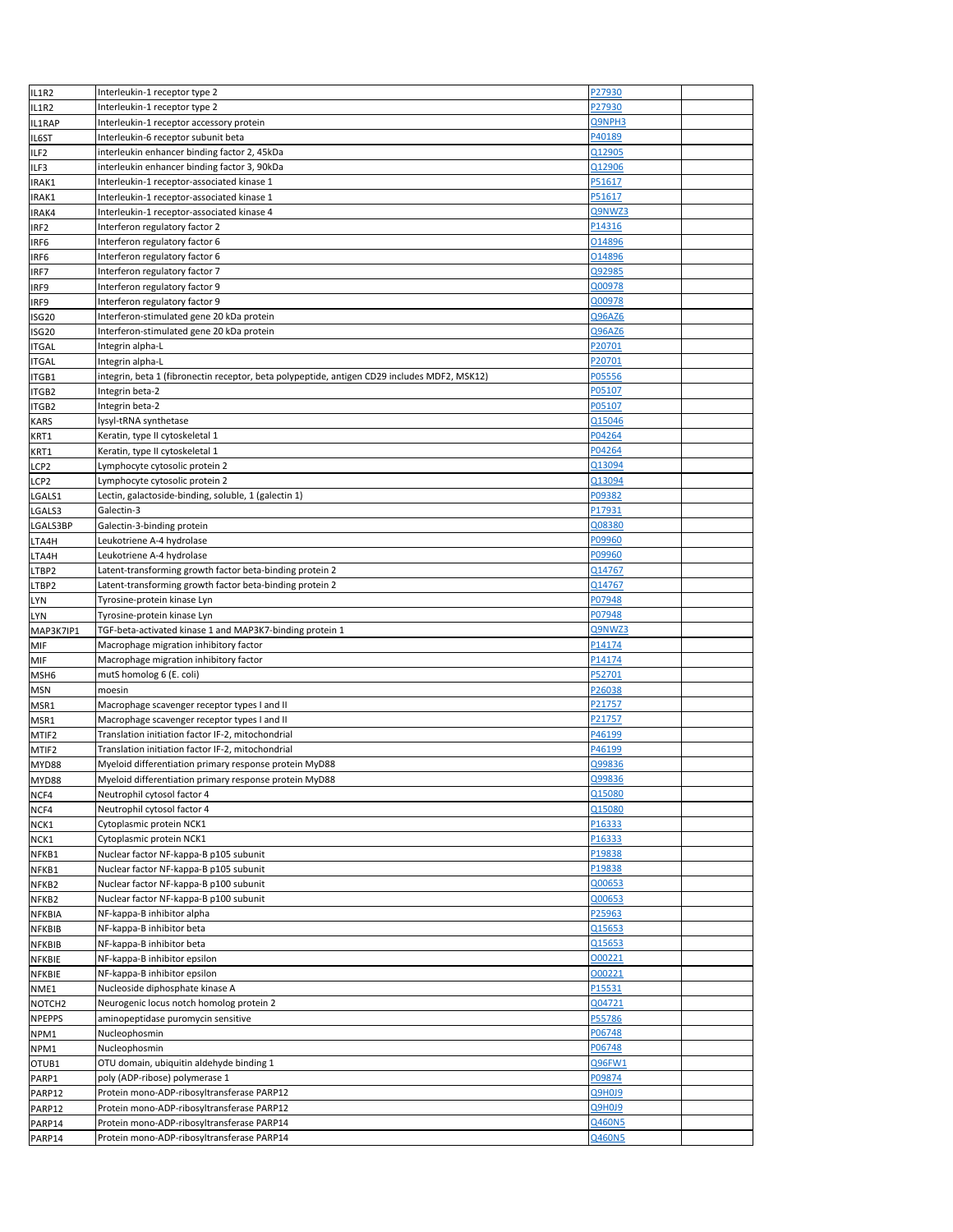| PARP9             | Protein mono-ADP-ribosyltransferase PARP9                        | Q8IXQ6        |  |
|-------------------|------------------------------------------------------------------|---------------|--|
| PARP9             | Protein mono-ADP-ribosyltransferase PARP9                        | Q8IXQ6        |  |
| PAWR              | PRKC apoptosis WT1 regulator protein                             | Q96IZ0        |  |
| PCBP1             | poly(rC) binding protein 1                                       | Q15365        |  |
|                   |                                                                  |               |  |
| PDCD2L            | Programmed cell death protein 2-like                             | Q9BRP1        |  |
| PDCD2L            | Programmed cell death protein 2-like                             | O9BRP1        |  |
| PDCD4             | Programmed cell death protein 4                                  | Q53EL6        |  |
| PDCD4             | Programmed cell death protein 4                                  | Q53EL6        |  |
| PECAM1            | Platelet endothelial cell adhesion molecule                      | P16284        |  |
|                   |                                                                  |               |  |
| PECAM1            | Platelet endothelial cell adhesion molecule                      | P16284        |  |
| PF4               | Platelet factor 4                                                | P02776        |  |
| PLCB1             | 1-phosphatidylinositol 4,5-bisphosphate phosphodiesterase beta-1 | Q9NQ66        |  |
| PML               | Protein PML                                                      | P29590        |  |
| PML               | Protein PML                                                      | P29590        |  |
|                   | DNA-directed RNA polymerase III subunit RPC3                     | Q9BUI4        |  |
| POLR3C            |                                                                  |               |  |
| POLR3C            | DNA-directed RNA polymerase III subunit RPC3                     | Q9BUI4        |  |
| <b>PRKCB</b>      | Protein kinase C beta type                                       | P05771        |  |
| PSMA2             | Proteasome subunit alpha type-2                                  | P25787        |  |
| PSMA2             | Proteasome subunit alpha type-2                                  | P25787        |  |
| PSMA3             | Proteasome subunit alpha type-3                                  | P25788        |  |
|                   |                                                                  |               |  |
| PSMA3             | Proteasome subunit alpha type-3                                  | P25788        |  |
| PSMB <sub>2</sub> | Proteasome subunit beta type-2                                   | P49721        |  |
| PSMB <sub>2</sub> | Proteasome subunit beta type-2                                   | P49721        |  |
| PSMB8             | Proteasome subunit beta type-8                                   | P28062        |  |
| PSMB8             | Proteasome subunit beta type-8                                   | P28062        |  |
|                   | Proteasome subunit beta type-9                                   | P28065        |  |
| PSMB9             |                                                                  |               |  |
| PSMB9             | Proteasome subunit beta type-9                                   | P28065        |  |
| PSME1             | Proteasome activator complex subunit 1                           | Q06323        |  |
| PSME <sub>2</sub> | Proteasome activator complex subunit 2                           | Q9UL46        |  |
| PSME2             | Proteasome activator complex subunit 2                           | <b>Q9UL46</b> |  |
| PSPC1             | paraspeckle component 1                                          | Q8WXF1        |  |
|                   |                                                                  |               |  |
| PTPN11            | Tyrosine-protein phosphatase non-receptor type 11                | Q06124        |  |
| PTPN11            | Tyrosine-protein phosphatase non-receptor type 11                | Q06124        |  |
| PTPN6             | Tyrosine-protein phosphatase non-receptor type 6                 | P29350        |  |
| <b>PTPRC</b>      | Receptor-type tyrosine-protein phosphatase C                     | P08575        |  |
| <b>PTPRC</b>      | Receptor-type tyrosine-protein phosphatase C                     | P08575        |  |
|                   |                                                                  | Q04206        |  |
| RELA              | Transcription factor p65                                         |               |  |
| RELA              | Transcription factor p65                                         | Q04206        |  |
| RIPK1             | Receptor-interacting serine/threonine-protein kinase 1           | Q13546        |  |
| RIPK1             | Receptor-interacting serine/threonine-protein kinase 1           | Q13546        |  |
| RIPK2             | Receptor-interacting serine/threonine-protein kinase 2           | 043353        |  |
| RIPK2             | Receptor-interacting serine/threonine-protein kinase 2           | 043353        |  |
|                   |                                                                  | P62979        |  |
| RPS27A            | Ubiquitin-40S ribosomal protein S27a                             |               |  |
| S100A13           | Protein S100-A13                                                 | Q99584        |  |
| S100A13           | Protein S100-A13                                                 | Q99584        |  |
| S100A14           | Protein S100-A14                                                 | Q9HCY8        |  |
| S100A8            | Protein S100-A8                                                  | P05109        |  |
|                   |                                                                  | P05109        |  |
| S100A8            | Protein S100-A8                                                  |               |  |
| S100A9            | Protein S100-A9                                                  | P06702        |  |
| S100A9            | Protein S100-A9                                                  | P06702        |  |
| S100A9            | Protein S100-A9                                                  | P06702        |  |
| SEMA4D            | Semaphorin-4D                                                    | Q92854        |  |
| SEMA4D            | Semaphorin-4D                                                    | Q92854        |  |
|                   |                                                                  | P30740        |  |
| SERPINB1          | serpin peptidase inhibitor, clade B (ovalbumin), member 1        |               |  |
| SERPING1          | Plasma protease C1 inhibitor                                     | P05155        |  |
| SERPING1          | Plasma protease C1 inhibitor                                     | P05155        |  |
| SMAD1             | Mothers against decapentaplegic homolog 1                        | Q15797        |  |
| SMAD1             | Mothers against decapentaplegic homolog 1                        | Q15797        |  |
| SMAD2             | Mothers against decapentaplegic homolog 2                        | Q15796        |  |
|                   |                                                                  |               |  |
| SMAD <sub>2</sub> | Mothers against decapentaplegic homolog 2                        | Q15796        |  |
| SMAD3             | Mothers against decapentaplegic homolog 3                        | P84022        |  |
| SMAD3             | Mothers against decapentaplegic homolog 3                        | P84022        |  |
| SOD <sub>2</sub>  | Superoxide dismutase                                             | P04179        |  |
| SOD <sub>2</sub>  | Superoxide dismutase                                             | P04179        |  |
|                   | Nuclear autoantigen Sp-100                                       | P23497        |  |
| SP100             |                                                                  |               |  |
| SP100             | Nuclear autoantigen Sp-100                                       | P23497        |  |
| SPP1              | Osteopontin                                                      | P10451        |  |
| STAB1             | Stabilin-1                                                       | Q9NY15        |  |
| STAB1             | Stabilin-1                                                       | Q9NY15        |  |
| STAM2             | Signal transducing adapter molecule 2                            | 075886        |  |
|                   |                                                                  |               |  |
| STAM2             | Signal transducing adapter molecule 2                            | 075886        |  |